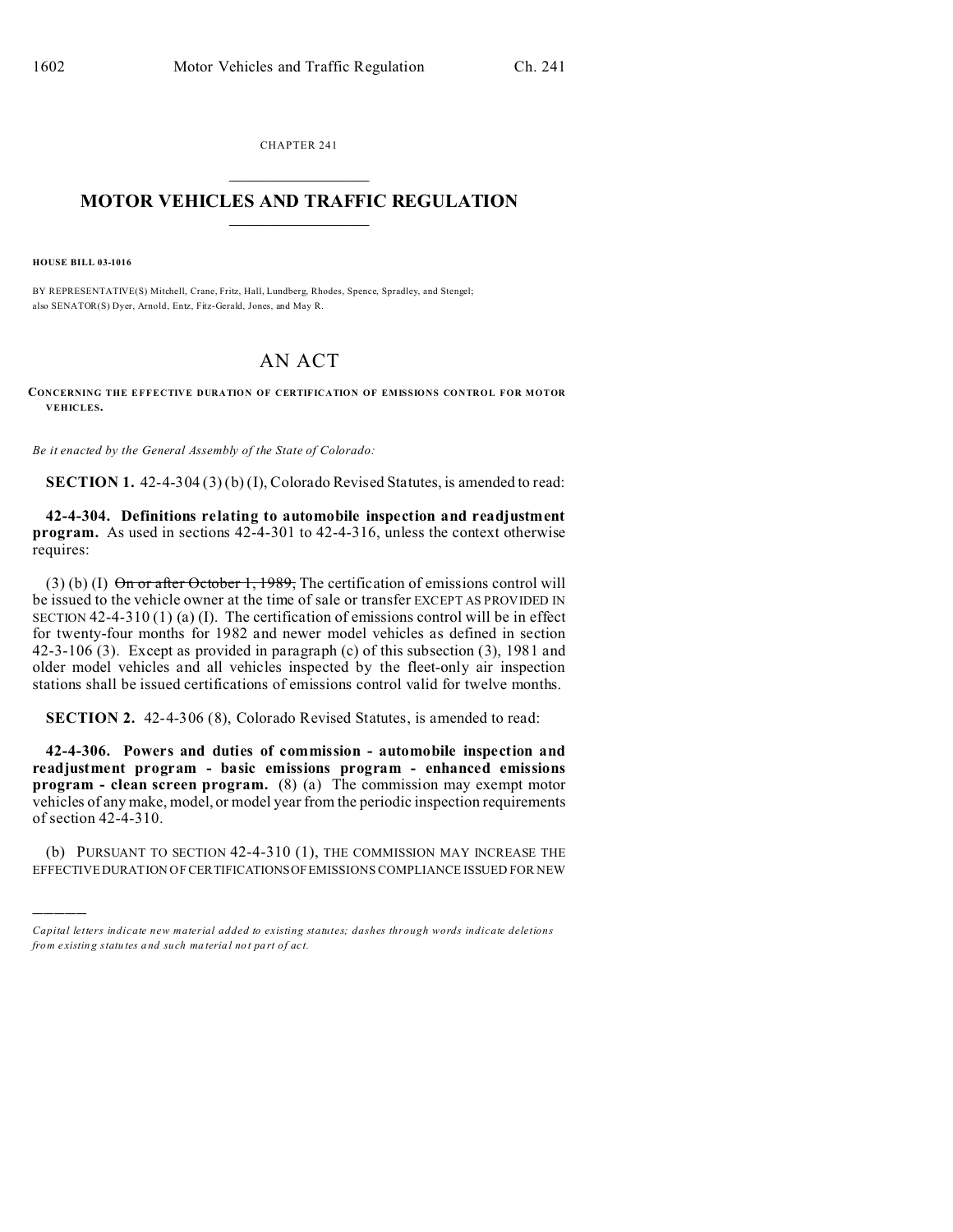MOTOR VEHICLES WITHOUT INSPECTION.

**SECTION 3.** 42-4-309 (1) (b), Colorado Revised Statutes, is amended, and the said 42-4-309 is further amended BY THE ADDITION OF A NEW SUBSECTION, to read:

**42-4-309. Vehicle fleet owners - motor vehicle dealers - authority to conduct inspections - fleet inspection stations - motor vehicle dealer test facilities contracts with licensed inspection-only entities.** (1) (b) Each fleet operator licensed or operating within the enhanced program area who is also licensed to operate a fleet inspection station shall assure that a representative sample of one-half of one percent or one vehicle, whichever is greater, of such operator's vehicle fleet is inspected annually at an inspection-only facility or enhanced inspection center. An analysis of the data gathered from any such inspection shall be performed by the department of public health and environment and provided to the department of revenue to determine compliance by such fleet with the self-inspection requirements of this section. AN INSPECTION IS NOT REQUIRED PRIOR TO THE SALE OF A MOTOR VEHICLE WITH AT LEAST TWELVE MONTHS REMAINING BEFORE THE VEHICLE'S CERTIFICATION OF EMISSIONS COMPLIANCE EXPIRES IF SUCH CERTIFICATION WAS ISSUED WHEN THE VEHICLE WAS NEW.

(7) A MOTOR VEHICLE DEALER SHALL HAVE A MOTOR VEHICLE INSPECTED ANNUALLY PURSUANT TO SECTION 42-4-310, BUT SHALL NOT BE REQUIRED TO HAVE SUCH VEHICLE INSPECTED MORE THAN ONCE A YEAR.

**SECTION 4.** 42-4-310 (1) (a) (I), (1) (b) (I) (B), (1) (b) (II) (A), and (1) (b) (II) (B), Colorado Revised Statutes, are amended to read:

**42-4-310. Periodic emissions control inspection required.** (1) (a) (I)  $N\sigma A$ motor vehicle that is required to be registered in the program area shall NOT be sold, registered for the first time without a certification of emissions compliance, or reregistered unless such vehicle has passed a clean screen test or has a valid certification of emissions control as required by the appropriate county. The provisions of this paragraph (a) shall not apply to motor vehicle transactions at wholesale between motor vehicle dealers licensed pursuant to article 6 of title 12, C.R.S. This subparagraph (I) does not apply to the sale of a motor vehicle that is inoperable or otherwise cannot be tested in accordance with regulations promulgated by the department of revenue if the seller of the motor vehicle provides a written notice to the purchaser pursuant to the requirements of subsection (4) of this section. If a motor vehicle is exempted from the requirement for obtaining a certification of emissions control prior to sale because it is inoperable or otherwise cannot be tested, the new owner of the motor vehicle is required to obtain a certification of emissions control for such motor vehicle before registering it in the program area. AN INSPECTION IS NOT REQUIRED PRIOR TO THE SALE OF A MOTOR VEHICLE WITH AT LEAST TWELVE MONTHS REMAINING BEFORE THE VEHICLE'S CERTIFICATION OF EMISSIONS COMPLIANCE EXPIRES IF SUCH CERTIFICATION WAS ISSUED WHEN THE VEHICLE WAS NEW.

(b) (I) (B) Effective May 28, 1999, New motor vehicles owned by the United States government or an agency thereof or by the state of Colorado or any agency or political subdivision thereof that would be registered in the program area shall be